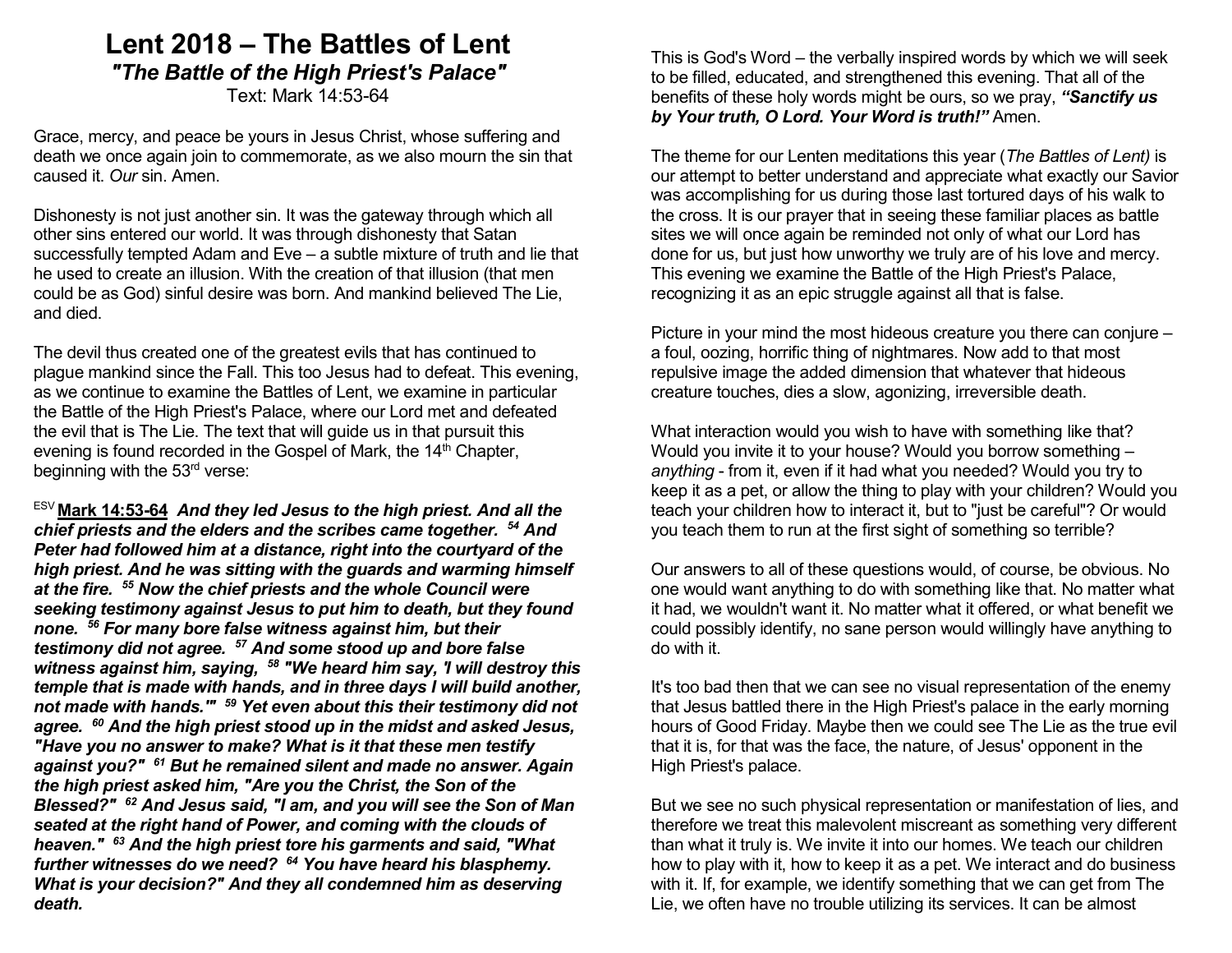anything – money, reputation, possessions, power – the list is endless. A police officer pulls you over, and suddenly you are very interested in what The Lie might be able to provide for you – like a way out of the fine or the punishment that you deserve. You are talking with friends or co-workers and The Lie offers you the means to gain their envy, admiration or respect. You are filling out your tax returns and begin to negotiate with The Lie in an effort to render to Caesar less than what Caesar is owed.

All of this is made so much easier by the fact that we just don't see dishonesty (The Lie) as the monster that it is. Yet this was the enemy that tried to destroy Jesus in the High Priest's palace. The battle there was between Jesus and all that is untrue.

As true God, Jesus has always hated the lie. Satan used the lie to destroy Adam and Eve, along with God's perfect creation, and to thereby plunge all mankind into the darkness of sin and death. It was the lie with which Jesus' enemies contracted to put him to death. It is with the lie that the devil destroys infinitely precious human souls still today. It is only The Lie that can destroy you.

We too should therefore hate The Lie. We should loathe anything and everything that it touches. But we don't. We keep it on retainer, with its number in our speed dial. We find it just so easy to push send and to use its services whenever we can identify a benefit.

In fact the depth or severity of the problem becomes obvious whenever a Christian discussion about lying turns – as it invariably does – to the question of whether or not it is ever acceptable, or even good, to lie. "What about Rahab, who lied to protect the Jewish spies?" "What about David, who was apparently not condemned by God for lying to the Philistines?" Could these be exceptions to the rule? Could some lies actually be good in God's eyes?

Here's the problem with those sorts of questions. The moment we come to imagine that there are exceptions to the rule that all lies are sinful, then suddenly every situation becomes a potential exception. Before you know it, there are no rules, only exceptions. We are appallingly skilled at rationalizing how or why every situation is somehow an exception. We're told that Stalin actually rationalized that he needed to murder all those millions of his fellow citizens for their own good. Once he came to the conclusion that his remaining in power was the best thing possible for his people, then nothing at all could be considered wrong if it served to solidify his power. Such is the power of rationalizations.

While you and I haven't ordered the execution of millions, we've done the same sort of business with The Lie countless times. The Lie, as you know, doesn't offer just one product – the bald-faced untruth. He's got quite a catalogue. It's really all the same product, it just has different labeling – like "half-truth," "little white lie," "deception," "obfuscation," "fib," "story," "invention," and "tall tail." It's all the same hideous beast.

And that's the beast that Jesus fought against in the High Priest's palace.

Obviously that's not the only time he fought against the lie. He did so his entire life. Yet in the High Priest's palace the battle reached its fevered pitch. Here the monster at the same time both attacked and sought to entice our Savior.

Everything about Jesus' "trial" in the palace of the High Priest was false. It was fake – a lie. The meeting itself was illegal, for it was convened prior to sunrise, which was a violation of Jewish law. The Jewish leaders were clearly not seeking justice, for they knowingly hired liars to give false testimony. For three years they had been trying to gather evidence they could use to condemn him, and all they had at the end of those three years was the lies they had to buy. The fact that the Jewish leaders were perfectly willing to lie to condemn Jesus, all the while still confident that they were somehow "doing God's will," is undoubtedly one of the best measures of the appeal and power of The Lie.

His enemies attacked Jesus with both lies and half-truths. The accusation listed in our text was a half-truth, which is just another lie. The testimony was false because it twisted half of what Jesus actually said. He did not say, "I will destroy this temple..." He said, "If you destroy this temple..." He then did conclude by promising to "rebuild it in three days." The "temple" he referred to was his body, which, if destroyed (killed) would be raised on the third day. The false witnesses tried to make him out to be an insurrectionist with their "I will destroy this temple…"

Yet, again, the battle was not just against The Lie as an accusing enemy but against The Lie as a potential ally. Jesus knew that he was about to suffer for the sins of the world. The crushing weight of that realization was terrible beyond our comprehension. Don't imagine for an instant that the lie wasn't right there, generously offering its services. His sales pitch: "A lie here, a half-truth there, and the whole problem will just go away." The Lie undoubtedly included the well-worn "everyone's doing it!" The very souls that Jesus came to save were lying about him.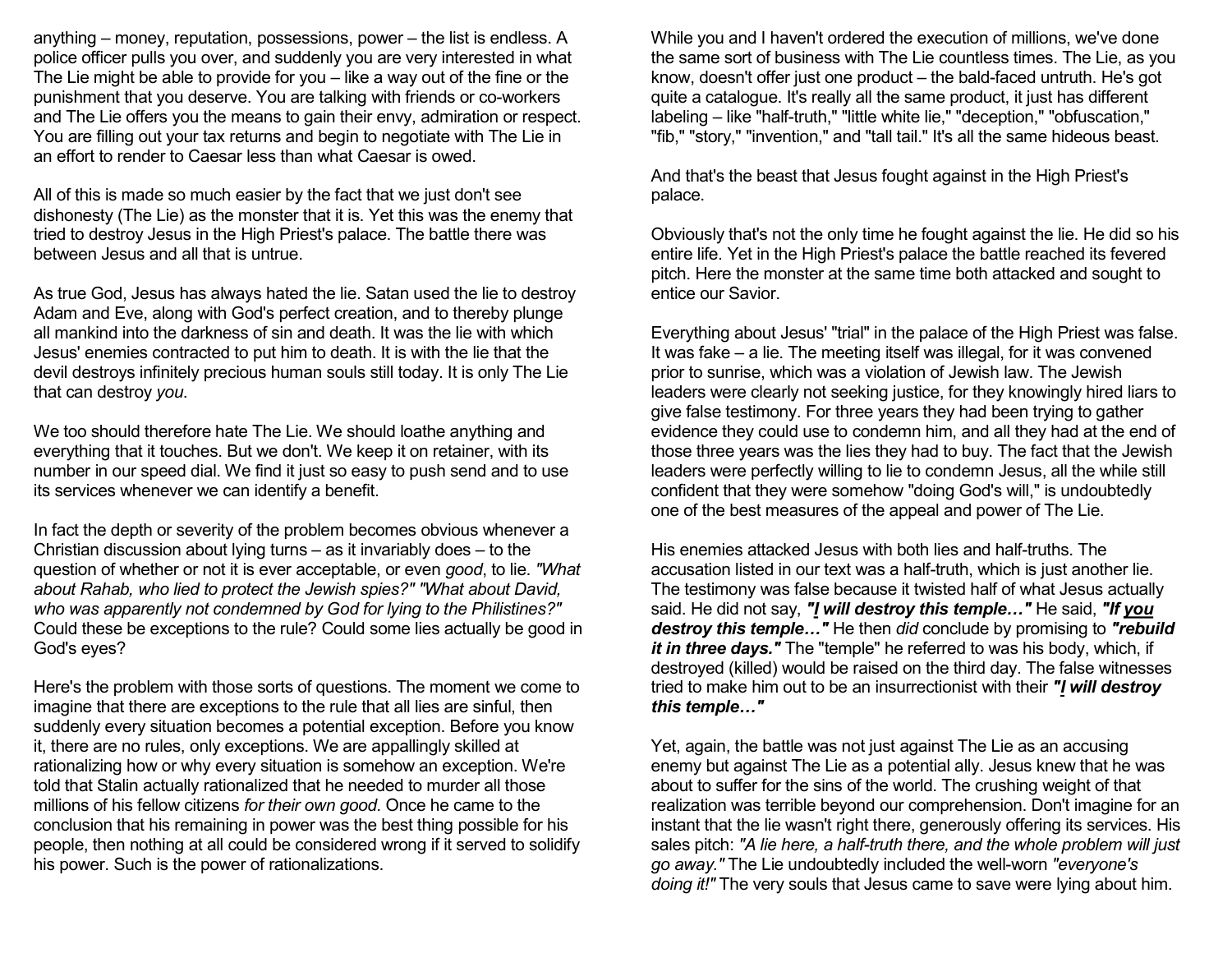If they didn't care, why should he? How appealing, how seductive, to reason that a few simple lies would prevent a great injustice.

Jesus knew that the promise of The Lie is itself a lie. Lies don't solve problems; they create them. In Jesus' case, lying would have destroyed him – and  $\mu$ s. Dishonesty in any form would have been a sin, and the sacrifice that Jesus brought to the cross had to be a perfect, sinless life.

The High Priest must have recognized that he had no grounds to condemn Jesus, so in desperation he put the question to Jesus himself: "Are you the Christ, the Son of the Blessed?" The parallel account in Matthew 26 tells us that the High Priest actually put Jesus under oath: "I adjure you by the living God, tell us if you are the Christ, the Son of God."

And there it was, sitting right in front of him – the way out, The Lie. One little lie and Jesus could make it all go away. Knowing what he did about The Lie, Jesus refused the offer, answering with complete honesty: And Jesus said, "I am, and you will see the Son of Man seated at the right hand of Power, and coming with the clouds of heaven." In refusing the lie, Jesus signed his own death warrant. Based on Jesus own words, the Jewish Council ruled him to be worthy of death.

They needn't have bothered with the false witnesses. Dying to pay our sin debt was what Jesus came to earth to do, and he did it willingly. He came to earth to keep the law perfectly, and then to offer that perfect life on Calvary's cross. God in his Word now promises us that whoever believes that Jesus has paid their sin debt will be saved. That's how we are saved – not by our own goodness, but by our God-given trust in the goodness of Jesus Christ. That's the gospel in all its simplicity. That is the truth that brings us forgiveness and life.

Knowing this as you do, only one thing can rob you of that priceless treasure: The Lie. Recognize therefore every lie as exactly what it is – a great and hideous evil that Jesus came to defeat. And thank him, every day, that he did. Amen.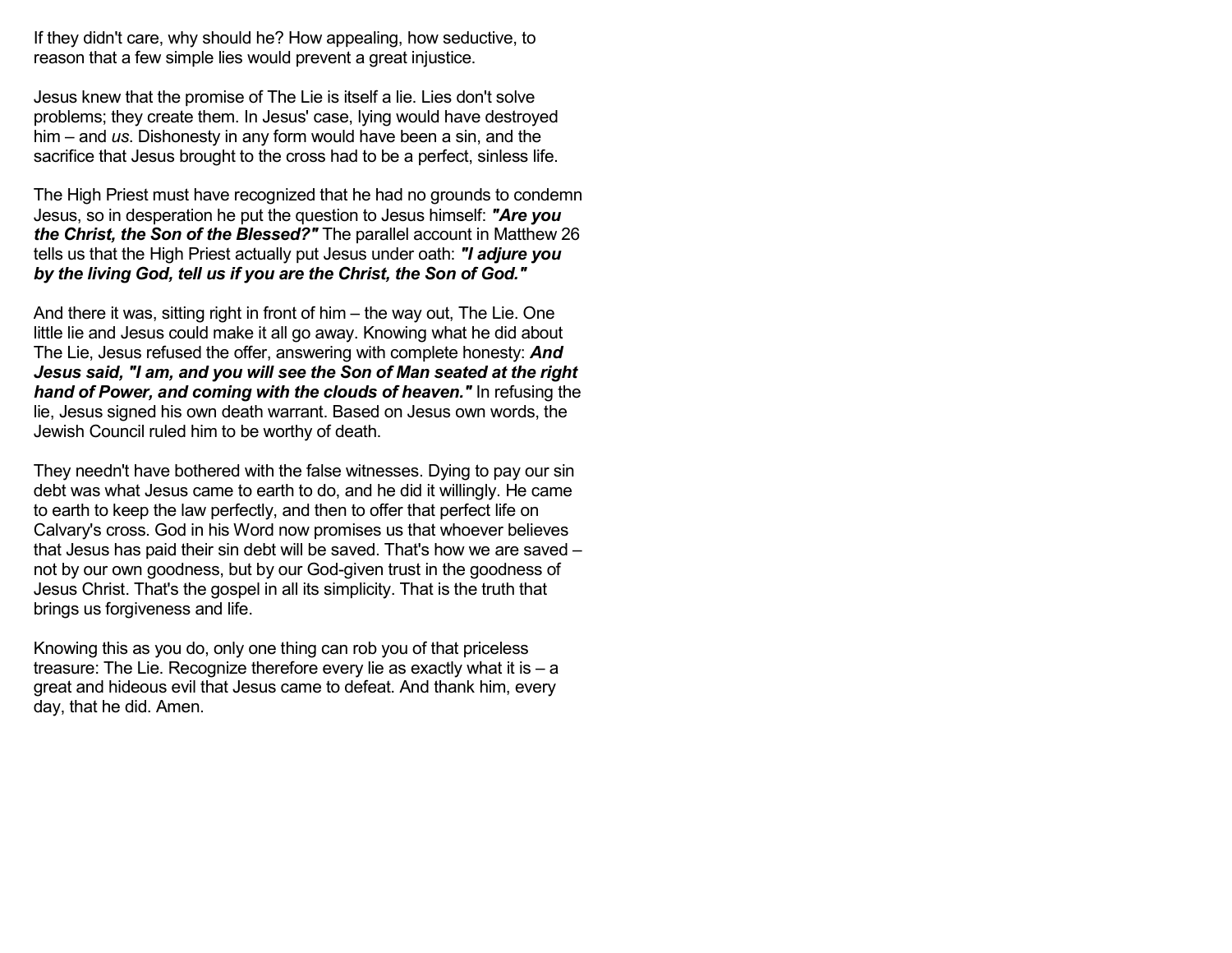# Weekly Hymn and Sermon Schedule



-Please return this bulletin to the Entry Table for use next week-



# St Paul Lutheran Church

Lent 2018

"The Battles of Lent"

- The Upper Room
- Gethsemane
- The High Priest's Palace
- Pilate's Court
- The Streets of Jerusalem
- Golgotha